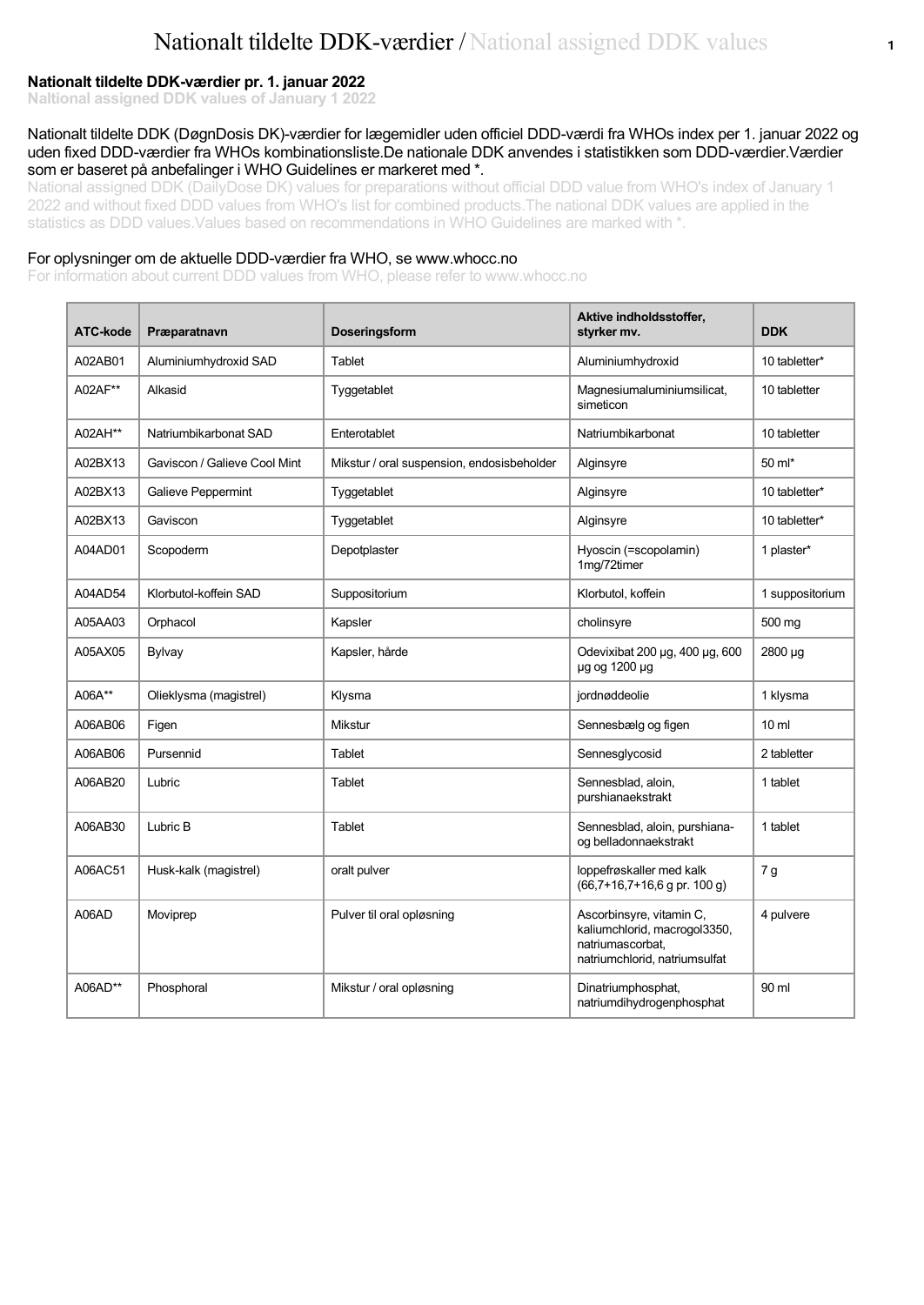| ATC-kode | Præparatnavn                                                                                         | Doseringsform                                 | Aktive indholdsstoffer, styrker mv.                                                                                                                             | <b>DDK</b>              |
|----------|------------------------------------------------------------------------------------------------------|-----------------------------------------------|-----------------------------------------------------------------------------------------------------------------------------------------------------------------|-------------------------|
| A06AD65  | Olopeg                                                                                               | Koncentrat til oral opløsning                 | Pr. 1 ml koncentrat: Macrogol 4000<br>525,0 mg Natriumcitrat 19,5 mg<br>Citronsyre, vandfri 16,5 mg<br>Natriumchlorid 7,3 mg Kaliumchlorid<br>1.9 <sub>mg</sub> | 50 ml                   |
| A06AD65  | Plenvu                                                                                               | Pulver til oral opløsning                     | Macrogol 3350, natirumsulfat vandfri,<br>natriumchlorid, kaliumchlorid,<br>natriumascorbat, ascorbinsyre                                                        | 1 dosis                 |
| A06AD65  | Lacrofarm Junior / Movicol Junior<br>Neutral                                                         | Pulver til oral opløsning,<br>endosisbeholder | Kaliumchlorid, macrogol3350,<br>natriumchlorid,<br>natriumhydrogencarbonat                                                                                      | 2 pulvere               |
| A06AD65  | Endofalk                                                                                             | Pulver til oral opløsning,<br>endosisbeholder | Kaliumchlorid, macrogol3350,<br>natriumchlorid,<br>natriumhydrogencarbonat                                                                                      | 6 pulvere               |
| A06AD65  | Klean-prep                                                                                           | Pulver til oral opløsning,<br>endosisbeholder | Kaliumchlorid, macrogol3350,<br>natriumchlorid.<br>natriumhydrogencarbonat                                                                                      | 4 pulvere               |
| A06AG    | Klystermidler                                                                                        | Klysma                                        | <b>Diverse</b>                                                                                                                                                  | 1 klysma*               |
| A06AX01  | Glycerol "OBA"                                                                                       | Suppositorium                                 | Glycerol 1,2 g                                                                                                                                                  | 1 suppositorium         |
| A07BB**  | Vismut DAK                                                                                           | Tablet                                        | Bismuthsubsalicylat                                                                                                                                             | 1500 mg                 |
| A07CA**  | Revolyt                                                                                              | Pulver til oral opløsning                     | Natrium, kalium, magnesium og<br>qlucose                                                                                                                        | 21/ <sub>2</sub> pulver |
| A07EA01  | Pred-Clysma / Prednisolon SAD                                                                        | Rektalvæske                                   | Prednisolon 0,25 mg/ml                                                                                                                                          | 1 klysma*               |
| A07EA02  | Colifoam                                                                                             | Rektalskum                                    | Hydrocortisonacetat 100 mg/dosis                                                                                                                                | 1 dosis*                |
| A07EA06  | Entocort / Budenofalk                                                                                | Tablet til rektalopløsning                    | Budesonid 2 mg                                                                                                                                                  | 1 tablet*               |
| A07XA04  | Hidrasec                                                                                             | Kapsel                                        | Racecadotril                                                                                                                                                    | 3 kapsler               |
| A08AA56  | Letigen                                                                                              | Tablet                                        | Koffein og Efedrinhydroklorid                                                                                                                                   | 3 tabletter             |
| A08AA56  | Helsingør tabletter med/uden fenemal                                                                 | Tablet                                        | Efedrin mv.                                                                                                                                                     | 3 tabletter             |
| A09AA02  | Pankreatin Recip                                                                                     | Enterogranulat                                | Pancreasenzymer pr. gram sv.t.:<br>Lipase: 18.000 Ph.Eur.E Amylase:<br>ca. 17.000 Ph.Eur.E Protease: ca.<br>1.200 Ph.Eur.E                                      | 20 g                    |
| A09AA02  | Creon 40.000 / Creon / Kreon 40.000                                                                  | Enterokapsel                                  | Pankreatin svarende til: Amylase<br>25.000 EP-e Lipase 40.000 EP-e<br>Protease 1.600 EP-e                                                                       | 4 kapsler               |
| A09AA02  | Pancrease MicroTabs/ Pancrease<br>Microtabs 25                                                       | Enterokapsel                                  | Pankreatin 300 mg svarende til:<br>Amylase 22.500 EP-e Lipase 25.000<br>EP-e Protease 1.250 EP-e                                                                | 4 kapsler               |
| A09AA02  | Pancrease Micro Tabs 10                                                                              | Enterokapsel                                  | Pancreatin svarende til: Amylase<br>9000 Ph.Eur.E Lipase 10.000<br>Ph.Eur.E Protease 500 Ph.Eur.E                                                               | 6 kapsler               |
| A09AA02  | Pankreatin Rosco                                                                                     | Enterotablet                                  | Pankreasenzymer pr. tablet sv.t.:<br>Lipase: 8.000 Ph.Eur.E Amylase:<br>ca. 8.500 Ph.Eur.E Protease: ca.<br>450 Ph.Eur.E                                        | 6 tabletter             |
| A09AA02  | Creon 10.000/ Creon/ Kreon/ Kreon<br>10.000/ Pankreon                                                | Enterokapsel                                  | Pankreatin svarende til: Amylase<br>8.000 EP-e Lipase 10.000 EP-e<br>600 EP-e<br>Protease                                                                       | 6 kapsler               |
| A09AA02  | Creon 25.000/ Creon / Creon Forte/<br>Kreon Forte/ Pankreon Forte / Kreon<br>(2care4) / Kreon 25.000 | Enterokapsel                                  | Pankreatin svarende til: Amylase<br>18.000 EP-e Lipase 25.000 EP-e<br>Protease 1.000 EP-e                                                                       | 4 kapsler               |
| A11BA**  | <b>ABCDin</b>                                                                                        | Tablet                                        | Diverse vitaminer                                                                                                                                               | 1 tablet*               |
| A11CC01  | Kalciferol SAD                                                                                       | Injektionsvæske                               | Ergocalciferol (D2-vitamin) 100.000<br>IE/ml                                                                                                                    | 1 ampul                 |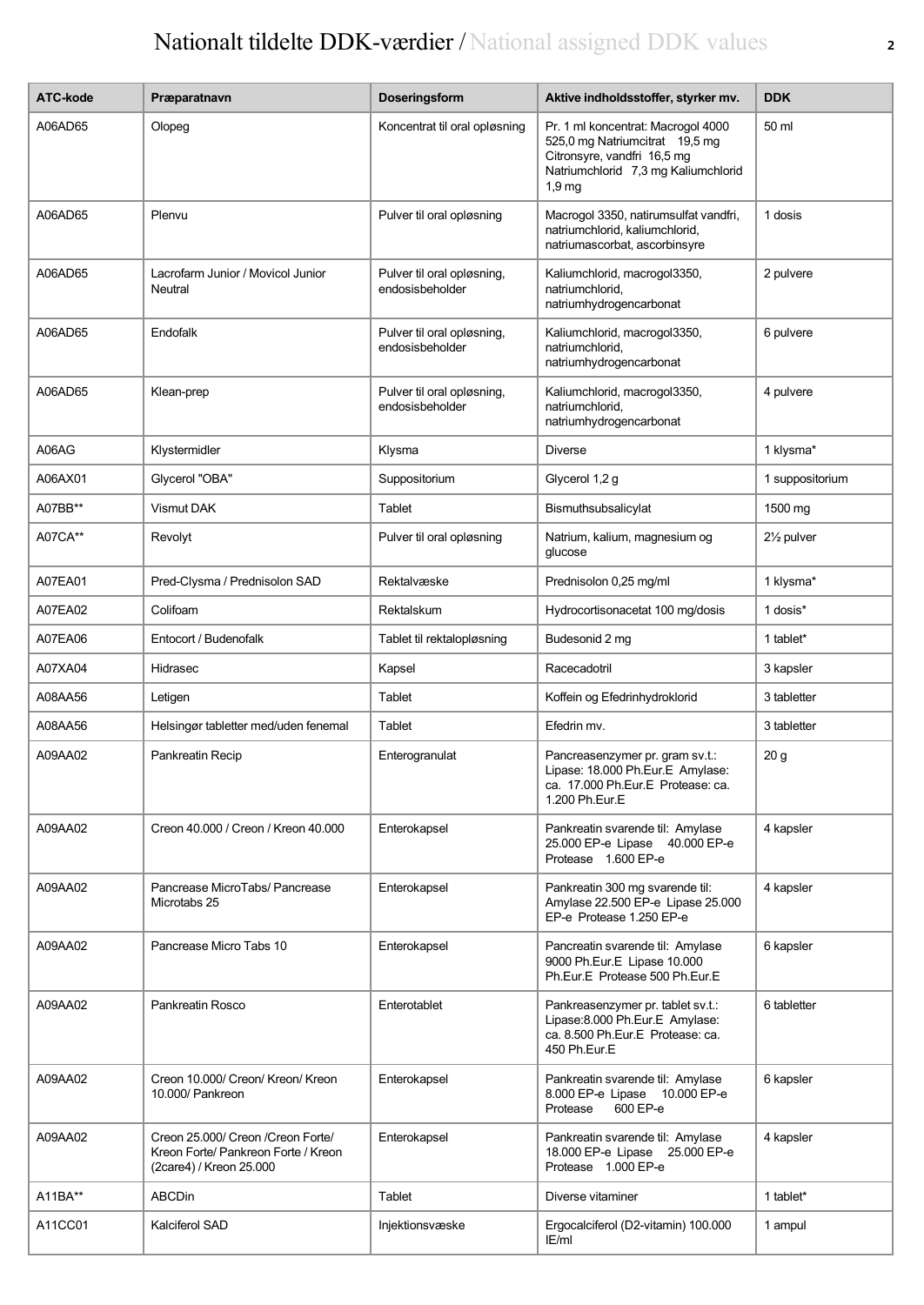| <b>ATC-kode</b> | Præparatnavn                                        | Doseringsform                                | Aktive indholdsstoffer, styrker mv.                       | <b>DDK</b>       |
|-----------------|-----------------------------------------------------|----------------------------------------------|-----------------------------------------------------------|------------------|
| A11E***         | TrioBe                                              | Tablet                                       | Cyanocobalamin, folinsyre                                 | 1 tablet*        |
| A11EA**         | B-combin stærk SAD                                  | Injektionsvæske                              | <b>B-vitaminer</b>                                        | 1 $ml*$          |
| A11HA05         | Biotin (magistrel)                                  | Tablet                                       | Biotin 2,5 mg og 10 mg                                    | 1 tablet         |
| A12AA13         | Calciumcitrat (magistrel)                           | Tablet                                       | Calciumcitrat 500 mg                                      | 1 tablet         |
| A12AX**         | Calfovit D3                                         | Pulver til oral opløsning                    | Calcium 1200 mg, Cholecalciferol<br>20 mikrogram (800 IE) | 1 pulver         |
| A12CC30         | Magnesium "Protina"                                 | Granulat i brev                              | Magnesium 400 mg                                          | 400 mg           |
| A16AA07         | Myalepta                                            | Pulver til injektionsvæske,<br>opløsning     | Metreleptin 3 mg, 5,8 mg og 11,3 mg                       | $3,75$ mg        |
| A16AB08         | Naglazyme                                           | Koncentrat til<br>infusionsvæske             | Galsulface 1 mg/ml                                        | 10 mg            |
| A16AB09         | Elaprase                                            | Koncentrat til<br>infusionsvæske             | Idursulfase 2 mg/ml                                       | 5 <sub>mg</sub>  |
| A16AB13         | Strensig                                            | inj. Væske opløsning                         | asfotase alfa 40 mg/ml eller 100<br>mg/ml                 | 60 mg            |
| A16AB19         | Palynziq                                            | Injektionsvæske, opløsning,<br>sprøjte       | Pegvaliase 2,5 mg, 10 mg og 20 mg                         | 40 mg            |
| A16AX07         | Kuvan                                               | opløselige tabletter                         | sapropterin 100 mg                                        | 700 mg           |
| A16AX08         | Revestive                                           | pulver og solvens til<br>injektionsopløsning | Teduglutid 5 mg                                           | 1 hætteglas      |
| <b>B01AC09</b>  | Flolan / Epoprostenol<br>"CampusPharma"             | Pulver og solvens til<br>infusionsvæske      | Epoprostenol 0,5 mg og 1,5 mg                             | 1 hætteglas      |
| B01AD12         | Ceprotin                                            | Injektionsvæske                              | Protein C, human                                          | 5000 IE          |
| B02BX09         | Tavlesse                                            | Filmovertrukne tabl.                         | Fostamatinib 100 mg og 150 mg                             | 200 mg           |
| <b>B03AE02</b>  | Duroferon Vitamin                                   | Depottablet                                  | Diverse vitaminer                                         | 1 tablet         |
| B03BB01         | Folimet /Folinsyre SAD                              | Tablet                                       | Folsyre 5 mg (til terapeutisk<br>behandling)              | 10 <sub>mg</sub> |
| B03XA05         | Evrenzo                                             | Filmovertrukne tabl.                         | Roxadustat 20 mg, 50 mg, 70 mg,<br>100 mg og 150 mg       | 90,013 mg        |
| B06AB01         | Normosang                                           | Koncentrat til<br>infusionsvæske             | Hæmin, humant 25 mg/ml                                    | 200 mg           |
| C01DX22         | Verquvo                                             | Filmovertrukne tabl.                         | Vericiguat 2,5 mg, 5 mg og 10 mg                          | 10 <sub>mg</sub> |
| C05AA01         | Proctosedyl                                         | Rektalsalve                                  | Aesculin, cinchocain, framycetin,<br>hydrocortison        | 15 <sub>mg</sub> |
| C05AA01         | Proctosedyl                                         | Suppositorium                                | Aesculin, cinchocain, framycetin,<br>hydrocortison        | 15 <sub>mg</sub> |
| C05AA05         | Betnovat(e) Rektal                                  | Rectalsalve                                  | Betamethasonvalerat                                       | $1,5$ mg         |
| C05AA05         | <b>Betnovat Rektal</b>                              | Suppositorium                                | Betamethasonvalerat                                       | $1,5$ mg         |
| C05AA08         | Doloproct                                           | Rektalcreme                                  | Fluocortolon 21-pivalat, lidocain                         | 2 <sub>mg</sub>  |
| C05AA08         | Doloproct/Ultraprotect                              | Suppositorium                                | Fluocortolon 21-pivalat, lidocain                         | 2 <sub>mg</sub>  |
| C05AD01         | Lidokain SAD/Lidokain<br>sammensatte/Xylocain Comp. | Suppositorium                                | Lidocain                                                  | 3 supp           |
| C05AD03         | Benzocain/Rektol-benzokain                          | Rectalsalve                                  | Benzocain                                                 | 3 g salve        |
| C05AD03         | Alcos-anal m. benzocain/ Bijokain                   | Suppositorium                                | Benzocain                                                 | 3 supp           |
| C05AE01         | Rectogesic                                          | Rektalsalve                                  | Glyceryltrinitrat (GTN) 4 mg/g                            | 3 mg GTN         |
| C05AX02         | Anusol/Bijogal                                      | Suppositorium                                | Bismuth, perubalsam, zinkoxid                             | 3 supp           |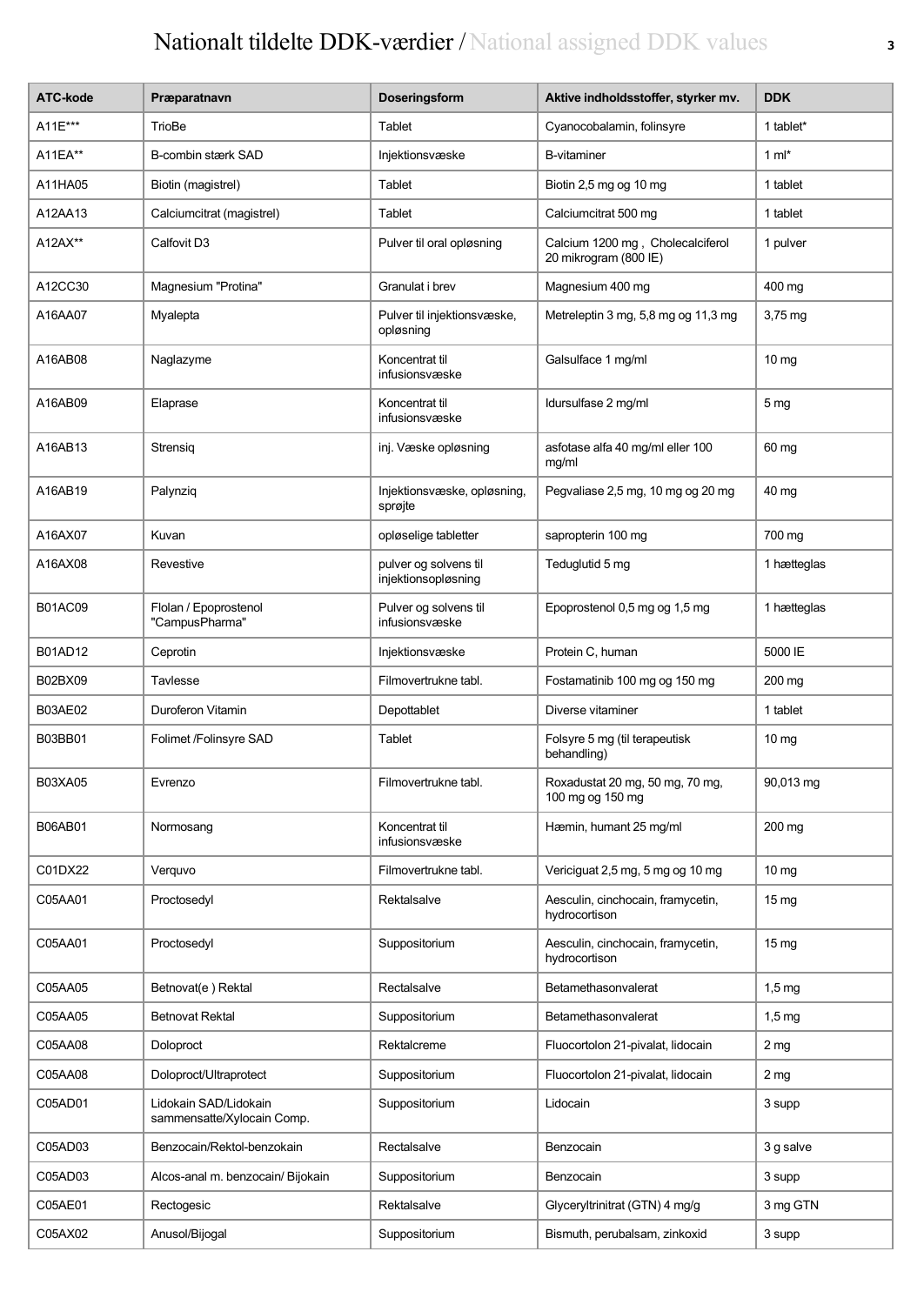| ATC-kode       | Præparatnavn                                                       | Doseringsform                          | Aktive indholdsstoffer, styrker mv.                                                                                                                | <b>DDK</b>                                  |
|----------------|--------------------------------------------------------------------|----------------------------------------|----------------------------------------------------------------------------------------------------------------------------------------------------|---------------------------------------------|
| C05AX03        | Alcos-anal/Rectol/Preparation H                                    | Salve                                  | Chlorcarvacrol/decyloleat/oliesyre/<br>oxipolyethoxidodecan                                                                                        | 3 g salve                                   |
| C05CA02        | Venoruton                                                          | Kapsel                                 | Troxerutin                                                                                                                                         | 900 mg                                      |
| C05CA53        | Capiven/Daflon                                                     | Tablet                                 | Diosmin, hesperidin                                                                                                                                | 2 stk.                                      |
| C07AB14        | Rapibloc                                                           | konc.t.inf.væsk.opl                    | Landiolol                                                                                                                                          | $14 \text{ mg}$                             |
| C07AB14        | Rapibloc                                                           | pulv.t.inf.væske,opl                   | Landiolol                                                                                                                                          | 26,25 mg                                    |
| C10AX16        | Leqvio                                                             | Injektionsvæske, opløsning,<br>sprøjte | Inclisiran 284 mg                                                                                                                                  | 1,556 mg                                    |
| C10AX18        | Waylivra                                                           | Injektionsvæske, opløsning,<br>sprøjte | Volanesorsen 285 mg                                                                                                                                | 20,357 mg                                   |
| D05B           | Skilarence                                                         | enterotablet                           | Dimethylfumarat 30 mg<br>Dimethylfumarat 120 mg                                                                                                    | 720 mg                                      |
| D11AH07        | Adtralza                                                           | Injektionsvæske, opløsning,<br>sprøjte | Tralokinumab 150 mg                                                                                                                                | 21,4 mg                                     |
| G01AA07        | Terramycin-Polymyxin B                                             | Vagitorie                              | Oxytetracyclinhydrochlorid                                                                                                                         | 1 vagitorie                                 |
| G02BB01        | NuvaRing                                                           | Vaginalring                            | Etonogestrel, ethinylestradiol                                                                                                                     | 0,036 ring*                                 |
| G03A           | P-piller (dvs. ikke fortrydelsespiller,<br>plastre og implantater) | Tablet                                 | For pakninger med 21 stk. For<br>pakninger med 22 stk. For pakninger<br>med 28 stk.                                                                | 0,75 tablet* 0,78571<br>tablet* 1 tablet*   |
| G03AA13        | Evra                                                               | Depotplaster                           | Etonogestrel, ethinylestradiol                                                                                                                     | 0,107 plaster*                              |
| G03AD**        | Tetragynon                                                         | Tablet                                 | Ethinylestradiol, Levonorgestrel                                                                                                                   | 1,2 $mg*$                                   |
| G03CA53        | Østradiol-østriol/Evorel Micronor m.fl.                            | Tablet                                 | Estradiol, estriol                                                                                                                                 | 1 tablet                                    |
| G03FA          | Progestogener og estrogener, komb.                                 | Depotplaster<br>Tablet                 | For pakninger med 21 stk.<br>For pakninger med 28 stk.                                                                                             | 0,286 plastre*<br>0,75 tablet*<br>1 tablet* |
| G03FB          | Progestogener og estrogener,<br>sekvenspræparater                  | Depotplaster<br>Tablet                 | For pakninger med 21 stk.<br>For pakninger med 28 stk.                                                                                             | 0,286 plastre*<br>0,75 tablet*<br>1 tablet* |
| G03GA30        | Pergoveris                                                         | Injektionsvæske, opløsning i<br>pen    | Follitropin alfa 300 IE, lutropin alfa<br>150 IE Follitropin alfa 450 IE,<br>lutropin alfa 225 IE Follitropin alfa<br>900 IE, lutropin alfa 450 IE | 150 IE                                      |
| G03HB          | Antiandrogener og estrogener                                       | Tablet                                 | Cyproteron/ethinylestradiol For<br>pakninger med 21 stk.<br>For pakninger med 28 stk.                                                              | 0,75 tablet<br>$\mathbf{1}$<br>tablet       |
| G04BD**        | Morfatropin-papaverin (magistrel)                                  | Tablet                                 | Morfin, atropin og papaverin                                                                                                                       | 4 tabletter                                 |
| G04BD04        | Oxybutynin                                                         | Intravesikal opløsning                 | Oxybutyninhydrochlorid 0,5 mg/ml                                                                                                                   | 10 <sub>ml</sub>                            |
| <b>H01AC07</b> | Sogroya                                                            | Injektionsvæske, opløsning,<br>pen     | Somapacitan 10 mg/1,5 ml                                                                                                                           | $0,679$ mg                                  |
| H01CC54        | Ryeqo                                                              | Filmovertrukne tabl.                   | Relugolix 40 mg + østradiol (som<br>hemihydrat) 1<br>mg + norethisteronacetat 0,5 mg                                                               | 1 tablet                                    |
| H02AB06        | Prednisolon                                                        | Suppositorium                          | 10 mg prednisolon                                                                                                                                  | $10 \mathrm{mg}$                            |
| H02CA02        | Isturisa                                                           | Filmovertrukne tabl.                   | Osilodrostat 1 mg, 5 mg og 10 mg                                                                                                                   | 32 mg                                       |
| J01EB02        | Sulfamethizol                                                      | Infusionsvæske                         | Sulfamethizol                                                                                                                                      | 4 g                                         |
| J01EB04        | Sulfapyridin                                                       | Infusionsvæske                         | Sulfapyridin                                                                                                                                       | 1 <sub>g</sub>                              |
| J01EC02        | Sulfadiazin                                                        | Infusionsvæske                         | Sulfadiazin                                                                                                                                        | 0,6g                                        |
| J01RA03        | Cefuroxim, komb.                                                   | Infusionsvæske                         | Cefuroxim, komb.                                                                                                                                   | 3g                                          |
| J01XE01        | Nitrofurantoin                                                     | Infusionsvæske                         | Nitrofurantoin                                                                                                                                     | 0,2g                                        |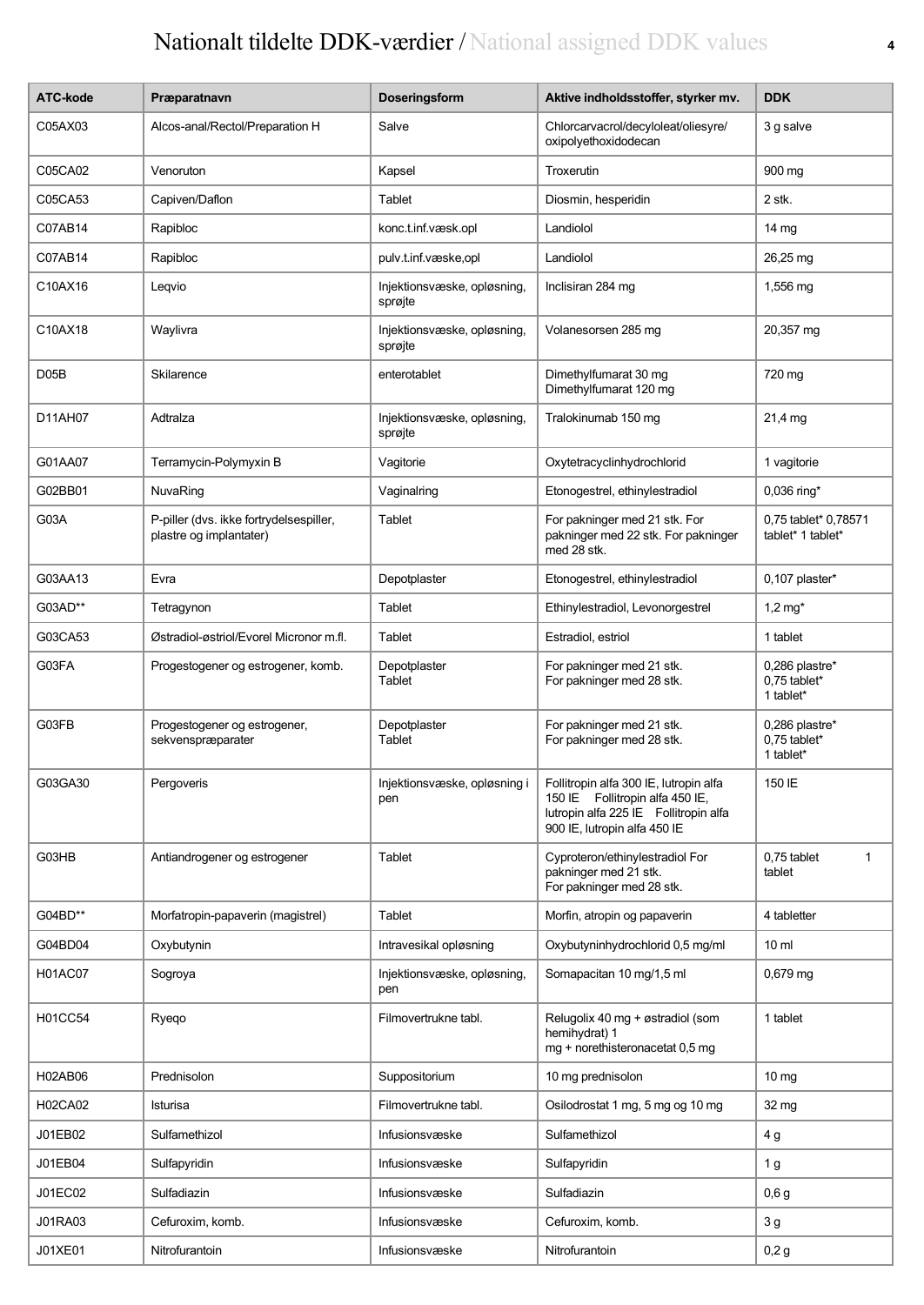| ATC-kode | Præparatnavn                           | <b>Doseringsform</b>                                | Aktive indholdsstoffer, styrker mv.                                            | <b>DDK</b>                  |
|----------|----------------------------------------|-----------------------------------------------------|--------------------------------------------------------------------------------|-----------------------------|
| J05A     | Lagevrio                               | Kapsler, hårde                                      | Molnupiravir 200 mg                                                            | 1600 mg                     |
| J05AP55  | Epclusa                                | Filmovertrukne tabl.                                | Sofosbuvir 200 mg + velpatasvir 50<br>mg                                       | 2 tabletter                 |
| J05AP57  | Maviret (AbbVie)                       | Filmovertrukne tabl.                                | 100 mg glecaprevir, 40 mg<br>pibrentasvir                                      | 3 tabletter                 |
| J05AR14  | Rezolsta                               | Tabletter                                           | darunavir 800 mg + cobicistat 150<br>mg                                        | 1 tablet                    |
| L03AB15  | Besremi                                | Injektionsvæske, opløsning,<br>pen                  | Ropeginterferon alfa-2b                                                        | 21,429 mikrogram            |
| L03AX    | Uvadex                                 | Opløsning til modificering af<br>blodfraktioner     | Methoxsalen 20 mikrogram/ml                                                    | 1 hætteglas                 |
| L04AA42  | Mayzent                                | Filmovertrukne tabl.                                | Siponimod 0,25 mg og 2 mg                                                      | 2 <sub>mg</sub>             |
| L04AA45  | Jyseleca                               | Filmovertrukne tabl.                                | Filgotinib 100 mg og 200 mg                                                    | 200 mg                      |
| L04AA52  | Kesimpta                               | Injektionsvæske, opløsning,<br>pen                  | Ofatumumab 20 mg                                                               | $0,667$ mg                  |
| L04AC19  | Enspryng                               | Injektionsvæske, opløsning,<br>sprøjte              | Satralizumab 120 mg                                                            | 4,286 mg                    |
| L04AC21  | Bimzelx                                | Injektionsvæske, opløsning,<br>sprøjte              | Bimekizumab 160 mg                                                             | 5,714 mg                    |
| L04AX08  | Alofisel                               | Injektionsvæske,<br>suspension                      | Darvadstrocel                                                                  | 120 millioner<br>stamceller |
| M01AE51  | Doleron                                | Filmovertrukne tabl.                                | Ibuprofen 150 mg + paracetamol 500<br>mg                                       | 6 tabletter                 |
| M05BC01  | <b>InductOs</b>                        | Sæt til implantation (pulver,<br>solvens og matrix) | Dibotermin alfa 12 mg                                                          | 1 sæt                       |
| M05BC02  | Osigraft                               | Pulver til implantation                             | Epotermin alfa 3,3 mg                                                          | 1 htgl.                     |
| M05BX05  | Crysvita                               | Injektionsvæske, opløsning                          | <b>Burosumab</b>                                                               | 4,286 mg                    |
| M05BX06  | Evenity                                | Injektionsvæske, opløsning,<br>pen                  | Romosozumab 105 mg                                                             | 7 mg                        |
| M09AX02  | Maci                                   | Implantat                                           | Autologe chondrocytter                                                         | 1 pakning                   |
| M09AX02  | ChondroCelect                          | Suspension til implantation                         | Autologe chondrocytter                                                         | 1 pakning                   |
| M09AX09  | Zolgensma                              | Infusionsvæske, opløsning                           | Onasemnogenabeparvovec                                                         | 66 ml                       |
| M09AX10  | Evrysdi                                | Pulver til oral opløsning                           | Risdiplam 0,75 mg/ml                                                           | 5 <sub>mg</sub>             |
| N02AA51  | Bupivacain-morfin SAD                  | Infusionsvæske                                      | Bupivacain, morfin                                                             | 120 ml                      |
| N02AB72  | "Lytisk væske" (magistrel)             | Injektionsvæske                                     | Chlorpromazinhydrochlorid/<br>Pethidinhydrochlorid/<br>Promethazinhydrochlorid | 1 ampul                     |
| N02AG02  | Ketogan                                | Injektionsvæske                                     | Ketobemidon 5 mg, spasmolytika 25<br>mg per ml                                 | 5 <sub>m</sub>              |
| N02AG02  | Ketogan                                | Mikstur                                             | Ketobemidon 0,5 mg per ml                                                      | 25 ml                       |
| N02AJ07  | Kodimagnyl "DAK" /Codyl                | <b>Brusetablet</b>                                  | Acetylsalicylsyre 500 mg, codein 10<br>mg                                      | 6 tabletter*                |
| N02AJ07  | Kodimagnyl ikke-stoppende<br>"DAK"/SAD | Tablet                                              | Acetylsalicylsyre 500 mg, codein 9,6<br>mg                                     | 6 tabletter*                |
| N02BA75  | Kodamid "DAK"                          | Tablet                                              | Codein 9,6 mg, coffein 50 mg,<br>propyphenazon 150 mg, salicylamid<br>250 mg   | 6 tabletter*                |
| N02BG09  | Penthrox                               | væske til inhal.damp<br>(INHDVSK)                   | methoxyfluran 99,9 %, 3 ml                                                     | 3 <sub>m</sub>              |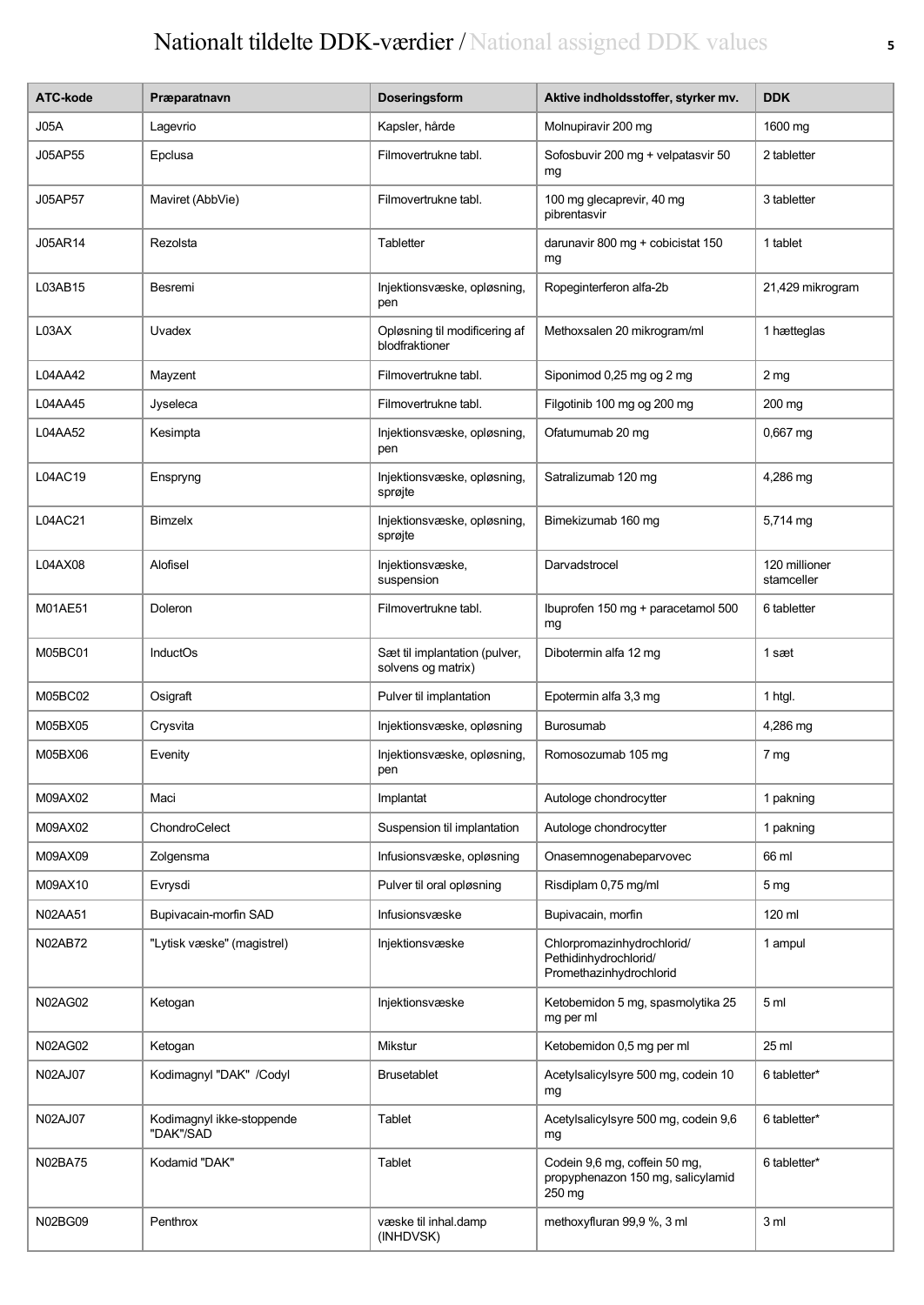| ATC-kode       | Præparatnavn                                        | Doseringsform                                            | Aktive indholdsstoffer, styrker mv.                                                                                                                               | <b>DDK</b>                   |
|----------------|-----------------------------------------------------|----------------------------------------------------------|-------------------------------------------------------------------------------------------------------------------------------------------------------------------|------------------------------|
| <b>N02CA72</b> | Gynergen Comp.                                      | Suppositorium                                            | Bellofolin 0,25 mg, butalbital 100 mg,<br>caffein 100 mg, ergotamintartrat 2<br>mg                                                                                | 2 suppositorier              |
| <b>N05CD14</b> | Byfavo                                              | Pulver til injektionsvæske,<br>opløsning                 | Remimazolam 20 mg                                                                                                                                                 | $2,5$ mg                     |
| N06BA14        | Sunosi                                              | Filmovertrukne tabl.                                     | Solriamfetol 75 mg og 150 mg                                                                                                                                      | 112,5 mg                     |
| N07BB02        | Dipsan                                              | Tablet                                                   | Calciumcarbimid                                                                                                                                                   | 100 mg                       |
| <b>N07BC03</b> | Orlaam                                              | Mikstur                                                  | Levacetylmethadolhydrochlorid                                                                                                                                     | 32,143 mg                    |
| N07BC06        | Diaphin                                             | Pulver til injektionsvæske                               | Diamorphin (også kaldet<br>diacethylmorphin eller heroin)                                                                                                         | 80 mg                        |
| N07BC06        | Diaphin                                             | Tabletter (immediate<br>release og sustained<br>release) | Diamorphin (også kaldet<br>diacethylmorphin eller heroin)                                                                                                         | 120 mg                       |
| N07XX12        | Onpattro                                            | Koncentrat til<br>infusionsvæske, opløsning              | Patisiran 2 mg/ml                                                                                                                                                 | 1 $mg$                       |
| N07XX15        | Tegsedi                                             | Injektionsvæske, opløsning,<br>sprøjte                   | Inotersen 284 mg                                                                                                                                                  | 40,571 mg                    |
| R01AB06        | Klaridex                                            | Næsespray                                                | Xylometazolin + dexpanthenol                                                                                                                                      | $0,8$ m $\frac{*}{*}$        |
| R01AB06        | <b>Zymelin Plus</b>                                 | Næsespray                                                | Xylometazolin 0,5 mg/ml,<br>ipratropiumbromid 0,6 mg/ml                                                                                                           | $0,8$ m $\frac{*}{*}$        |
| R01AC51        | Kombicrom                                           | Næsespray                                                | Natriumcromoglicat,<br>xylometazolinhydrchlorid                                                                                                                   | 8 doser                      |
| R02AA03        | Strepsils/Strepsils Cool                            | Sugetablet                                               | Amylmetacresol 0,6 mg,<br>2,4-dichlorbenzylalkohol 1,2 mg                                                                                                         | 6 tabletter*                 |
| R02AB02        | Tyrosolvetter                                       | Sugetablet                                               | Tyrothricin                                                                                                                                                       | 6 tabletter*                 |
| R02AD**        | Mucoangin                                           | Sugetablet                                               | Ambroxolhydrochlorid 20 mg                                                                                                                                        | 6 tabletter*                 |
| R03AK07        | Symbicort                                           | Inhalationsspray,<br>suspension                          | Formoterolfumaratdihydrat 4,5<br>mikrogram/dosis + budesonid 160<br>mikrogram/dosis                                                                               | 4 doser                      |
| R03AL01        | Berodual/Bronchodual                                | Inhalationspulver i kapsel                               | Fenoterolhydrobromid 100<br>mikrog/kapsel og ipratropiumbromid<br>40 mikrog/kapsel                                                                                | 3 kapsler                    |
| R03AL09        | Trimbow                                             | Inhalationspulver                                        | Beclometasondipropionat 88<br>mikrogram +<br>formoterolfumaratdihydrat 5<br>mikrogram + glycopyrronium 9<br>mikrogram (som 11 mikrogram<br>glycopyrroniumbromid). | 4 doser                      |
| R03BB02        | Oxivent                                             | Inhalationspulver i kapsel                               | Oxitropiumbromid 0,1 mg/kapsel                                                                                                                                    | $0,6$ mg                     |
| R05CA10        | <b>Bronkial</b>                                     | Sugetabletter                                            | <b>Diverse</b>                                                                                                                                                    | 6 tabletter                  |
| R05CA10        | Gule brystdråber /Salina/Pectosam m.<br>fl.         | Mikstur                                                  | <b>Diverse</b>                                                                                                                                                    | 45 ml*                       |
| R05CA10        | Urs Brystsaft                                       | Saft                                                     | <b>Diverse</b>                                                                                                                                                    | 45 ml*                       |
| R05DB20        | Dumesil/Paradryl m<br>efedrin/Salina-efidrin m. fl. | Mikstur                                                  | <b>Diverse</b>                                                                                                                                                    | 30 ml*                       |
| R05FA02        | Pectyl Brystdråber "DAK"                            | Mikstur                                                  | Opium 1,7 mg/ml, benzoesyre 1,7<br>mg/ml                                                                                                                          | $15 \text{ ml}^*$            |
| <b>R05FA02</b> | Pectyl Stærke Brystdråber "DAK"                     | Mikstur                                                  | Opium 2,7 mg/ml, benzoesyre 2,7<br>mg/ml                                                                                                                          | $15$ m $\text{m}^*$          |
| <b>R05FA02</b> | Demulcin                                            | Sugetablet                                               | Codein, ammoniumchlorid                                                                                                                                           | 6 tabletter*                 |
| R07AX30        | Orkambi                                             | Filmovertrukne tabl. Eller<br>granulat i brev            | ivacaftor 125 mg, lumacaftor 100 mg                                                                                                                               | 4 tabletter eller 4<br>breve |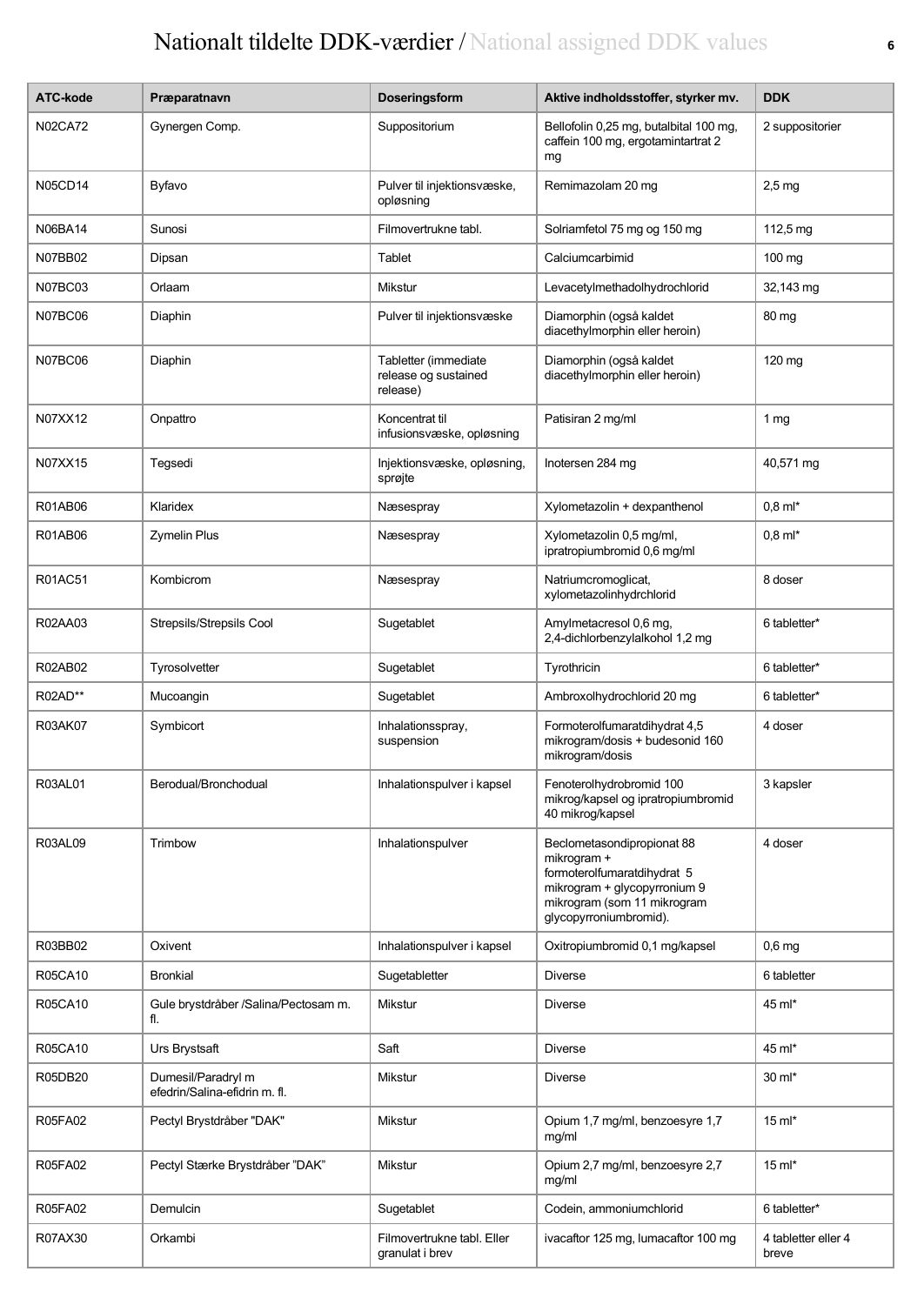| ATC-kode | Præparatnavn                                                                                                                                                | <b>Doseringsform</b>                   | Aktive indholdsstoffer, styrker mv.                                                       | <b>DDK</b>                                |
|----------|-------------------------------------------------------------------------------------------------------------------------------------------------------------|----------------------------------------|-------------------------------------------------------------------------------------------|-------------------------------------------|
| R07AX30  | Orkambi                                                                                                                                                     | Granulat i brev                        | ivacaftor 188 mg, lumacaftor 150 mg                                                       | 2 breve                                   |
| R07AX31  | Symkevi                                                                                                                                                     | Filmovertrukne tabl.                   | 100 mg tezacaftor + 150 mg ivacaftor                                                      | 1 tablet                                  |
| S01E     | Generelt for denne gruppe                                                                                                                                   | Øjendråber og øjengeler                | diverse                                                                                   | afh. af<br>doseringsfrekvens              |
| S01EB51  | Øjendråber med pilocarbin komb.                                                                                                                             | Øjendråber                             | Uanset sammensætning                                                                      | $0,2$ ml*                                 |
| S01EC54  | Simbrinza                                                                                                                                                   | Øjendråber                             | Brinzolamid + brimonidintartrat                                                           | $0.2$ ml*                                 |
| S01ED01  | Øjendråber med timolol                                                                                                                                      | Øjendråber og øjengeler                | Timolol 2,5 mg/ml eller 5 mg/ml (geler<br>1 $mg/g$ )                                      | $0.1$ ml eller $1$<br>enkeltdosisbeholder |
| S01ED51  | Azarga / Arzotilol / Combigan /<br>Cosopt / Cosopt<br>Sine / Costad / Dorzolamid/timolol<br>"Sandoz" / Tirzopt (doseres 2 gange<br>dagligt)                 | Øjendråber                             | Øjendråber med timolol i kombination<br>med brimonidin, dorzolamid eller<br>brinzolamid.  | 0,2 ml eller 2<br>enkeltdosisbeholdere*   |
| S01ED51  | Duotrav / Ganfort / Latacomp /<br>Latanomol / Latanoprost-Timolol<br>"firma" / Latanostad<br>Comp / Latiotim / Xalacom / Xalcom<br>(doseres 1 gang dagligt) | Øjendråber                             | Øjendråber med timolol i kombination<br>med latanoprost, bimatoprost eller<br>travoprost. | $0.1$ ml eller 1<br>enkeltdosisbeholder*  |
| S01EE01  | Monoprost                                                                                                                                                   | Øjendråber                             | Latanoprost 50 mikrogram/ml                                                               | $0.1$ ml eller 1<br>enkeltdosisbeholder   |
| S01EE03  | Lumigan                                                                                                                                                     | Øjendråber                             | Bimatoprost 0,1 mg/ml og 0,3 mg/ml                                                        | $0.1$ ml eller 1<br>enkeltdosisbeholder   |
| S01EE04  | Travatan / Izba                                                                                                                                             | Øjendråber                             | Travoprost 30 eller 40 mikrogram/ml                                                       | $0,1$ ml                                  |
| S01EE05  | Saflutan / Taflotan                                                                                                                                         | Øjendråber                             | Tafluprost 15 mg/ml                                                                       | 1 enkeltdosisbeholder                     |
| S01G     | Generelt for denne gruppe                                                                                                                                   | Øjendråber og øjengeler                | diverse                                                                                   | afh. af<br>doseringsfrekvens              |
| S01GA02  | Visine Visiclear                                                                                                                                            | Øjendråber                             | Tetryzolin                                                                                | $0,4$ ml                                  |
| S01GA51  | Sesal / Ansal / Antistina-privin                                                                                                                            | Øjendråber                             | Øjendråber med naphazolin, komb.                                                          | $0,4$ ml                                  |
| S01GA55  | Øjendråber med phenylaphrin, komb.                                                                                                                          | Øjendråber                             | Uanset sammensætning                                                                      | $0,4$ ml                                  |
| S01GX01  | Lecrolyn / Lomudal                                                                                                                                          | Øjendråber                             | Cromoglicinsyre                                                                           | 0,4 ml eller 4<br>enkeltdosisbeholdere    |
| S01GX02  | Livostin                                                                                                                                                    | Øjendråber                             | Levocabastin                                                                              | $0,2$ ml                                  |
| S01GX04  | Tilavist                                                                                                                                                    | Øjendråber                             | Nedocromil                                                                                | $0,2$ ml                                  |
| S01GX05  | Alomide "Alcon"                                                                                                                                             | Øjendråber                             | Lodoxamid                                                                                 | $0,4$ ml                                  |
| S01GX06  | Emadine                                                                                                                                                     | Øjendråber                             | Emedastin                                                                                 | 0,2 ml eller 2<br>enkeltdosisbeholdere    |
| S01GX07  | Allergodil                                                                                                                                                  | Øjendråber                             | Azelastin                                                                                 | $0.2$ ml                                  |
| S01GX08  | Zaditen                                                                                                                                                     | Øjendråber                             | Ketotifen                                                                                 | 0,2 ml eller 2<br>enkeltdosisbeholdere    |
| S01GX09  | Opatanol                                                                                                                                                    | Øjendråber                             | Olopatadin                                                                                | $0,2$ ml                                  |
| S01LA01  | Visudyne                                                                                                                                                    | Pulver til infusionsvæske              | Verteporfin                                                                               | 1 htgl.                                   |
| S01LA03  | Macugen                                                                                                                                                     | Injektionsvæske                        | Pegaptanib                                                                                | 1 htgl.                                   |
| S01LA04  | Lucentis                                                                                                                                                    | Injektionsvæske                        | Ranibizumab                                                                               | 1 htgl.                                   |
| S01LA05  | Eylea                                                                                                                                                       | Injektionsvæske                        | Aflibercept 40 mg/ml                                                                      | 1 htgl.                                   |
| S01LA06  | Beovu                                                                                                                                                       | Injektionsvæske, opløsning,<br>sprøjte | Brolucizumab 120 mg/ml                                                                    | 1 sprøjte                                 |
| V01AA02  | Grazax                                                                                                                                                      | Smeltetablet/frysetørret<br>tablet     | Græspollen                                                                                | 1 tablet                                  |